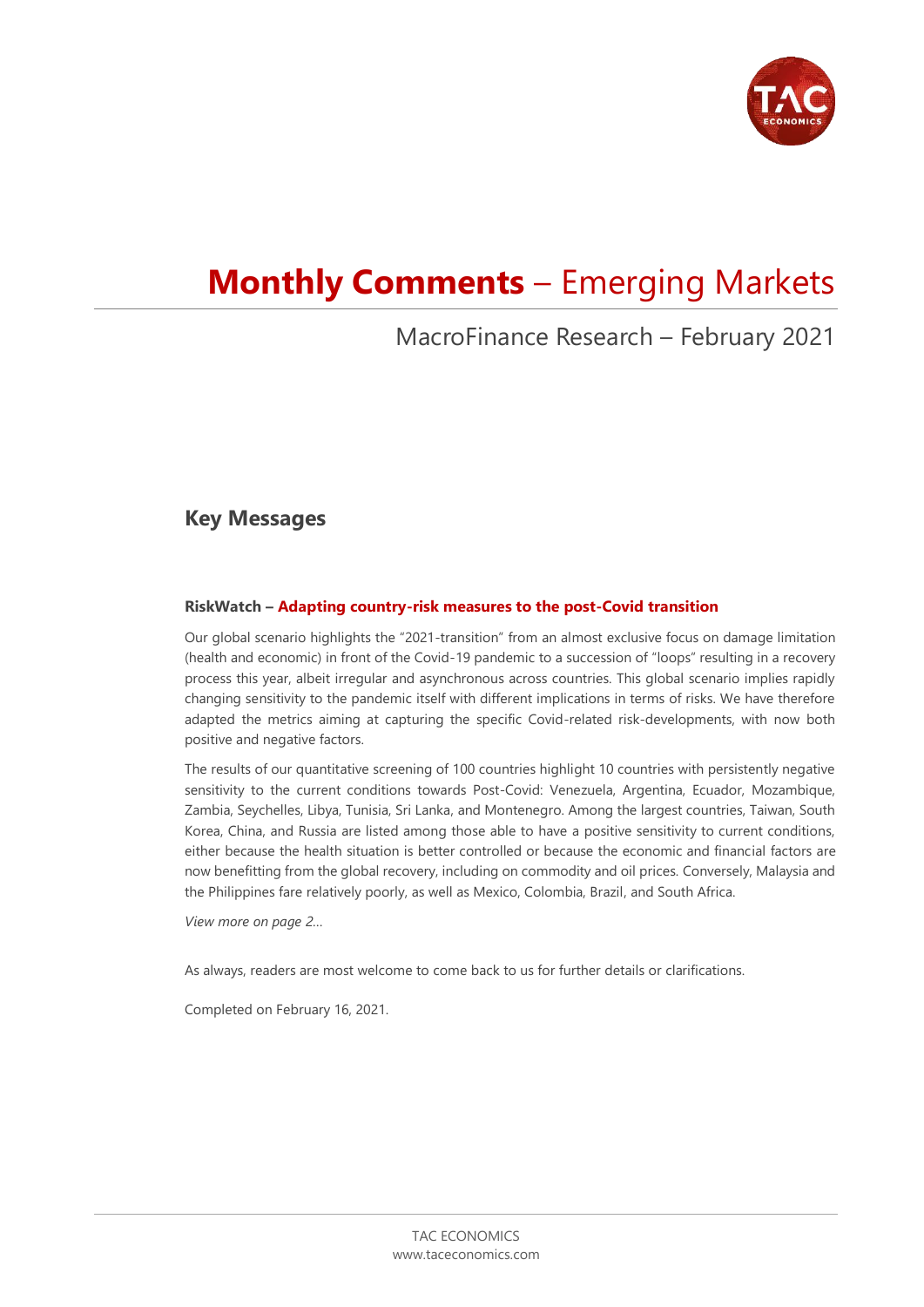# **RiskWatch – Adapting country-risk measures to the post-Covid transition**

*Our global scenario highlights the "2021-transition" from an almost exclusive focus on damage limitation (health and economic) in front of the Covid-19 pandemic to a succession of "loops" resulting in a recovery process this year, albeit irregular and asynchronous across countries. This global scenario implies rapidly changing sensitivity to the pandemic itself with different implications in terms of risks. We have therefore adapted the metrics aiming at capturing the specific Covidrelated risk-developments, with now both positive and negative factors.*

*The results of our quantitative screening of 100 countries highlight 10 countries with persistently negative sensitivity to the current conditions towards Post-Covid: Venezuela, Argentina, Ecuador, Mozambique, Zambia, Seychelles, Libya, Tunisia, Sri Lanka, and Montenegro. Among the largest countries, Taiwan, South Korea, China, and Russia are listed among those able to have a positive sensitivity to current conditions, either because the health situation is better controlled or because the economic and financial factors are now benefitting from the global recovery, including on commodity and oil prices. Conversely, Malaysia and the Philippines fare relatively poorly, as well as Mexico, Colombia, Brazil, and South Africa.*

What a difference a year can make! It was only one year ago that the world woke up to the global pandemic and the past 12 months have seen huge movements on health challenges, policy management, economic and social performances, and outlook for the next few years. It is precisely during such changing times that quantified measures of risks make most sense, but they are also more difficult. Our approach at TAC ECONOMICS is to continue complementing our traditional non-linear / AIbased RiskMonitor system with metrics that are specifically adapted to the changing circumstances.

The early part of 2021 marks precisely a significant change in circumstances, with the complex combination of persistent increase in Covid-19 cases including through new variants of the virus, the progressive rollout of vaccination plans, increasing adaptation of economic agents to constraints on movements, supportive policies and an improving background for international trade. We have therefore adapted, completed, and re-calibrated the metrics aiming at capturing the specific Covid-related risk-developments, with now both positive and negative factors.

Please note that this is only a measure of sensitivity to the current conditions of transition to post-Covid; it is therefore a specific angle of country risk, which needs to be added or combined with our traditional RiskMonitor outputs to depict a clear and forward-looking view of aggregate levels of country risk today: these broader results for country-risk assessment will be presented in our next Monthly Comments early March.

#### **A quantified approach to specific risk-sensitivity to Covid-19**

We look at risk factors (positive or negative) that are not properly captured by our traditional quantitative outputs (Ratings, Early Warning Signals, Overall Country-Risk Premium). At this juncture, the overall sensitivity to the transition to a post-Covid period can be measured as a combination of three broad sets of arguments or factors, as depicted in the next chart.



**Construction of the Overall Index of Sensitivity to Post-Covid Transition**

Source: TAC ECONOMICS

A first set of arguments or variables looks at countries ability to recover more or less rapidly, more or less strongly and more or less balanced (*Growth Sensitivity to Transition Post-Covid*).

A second set of factors focuses on element of credit risks that have been substantially altered during 2020, namely foreign currency liquidity pressures, risks of widespread corporate defaults, and sovereign risks (*Credit Sensitivity to Transition Post-Covid<sup>1</sup>* ).

*<sup>1</sup> The overall index of Credit Sensitivity to Transition Post-Covid is adjusted by the level of GDP per capita to reflect differences in debt / leverage tolerance according to development levels.*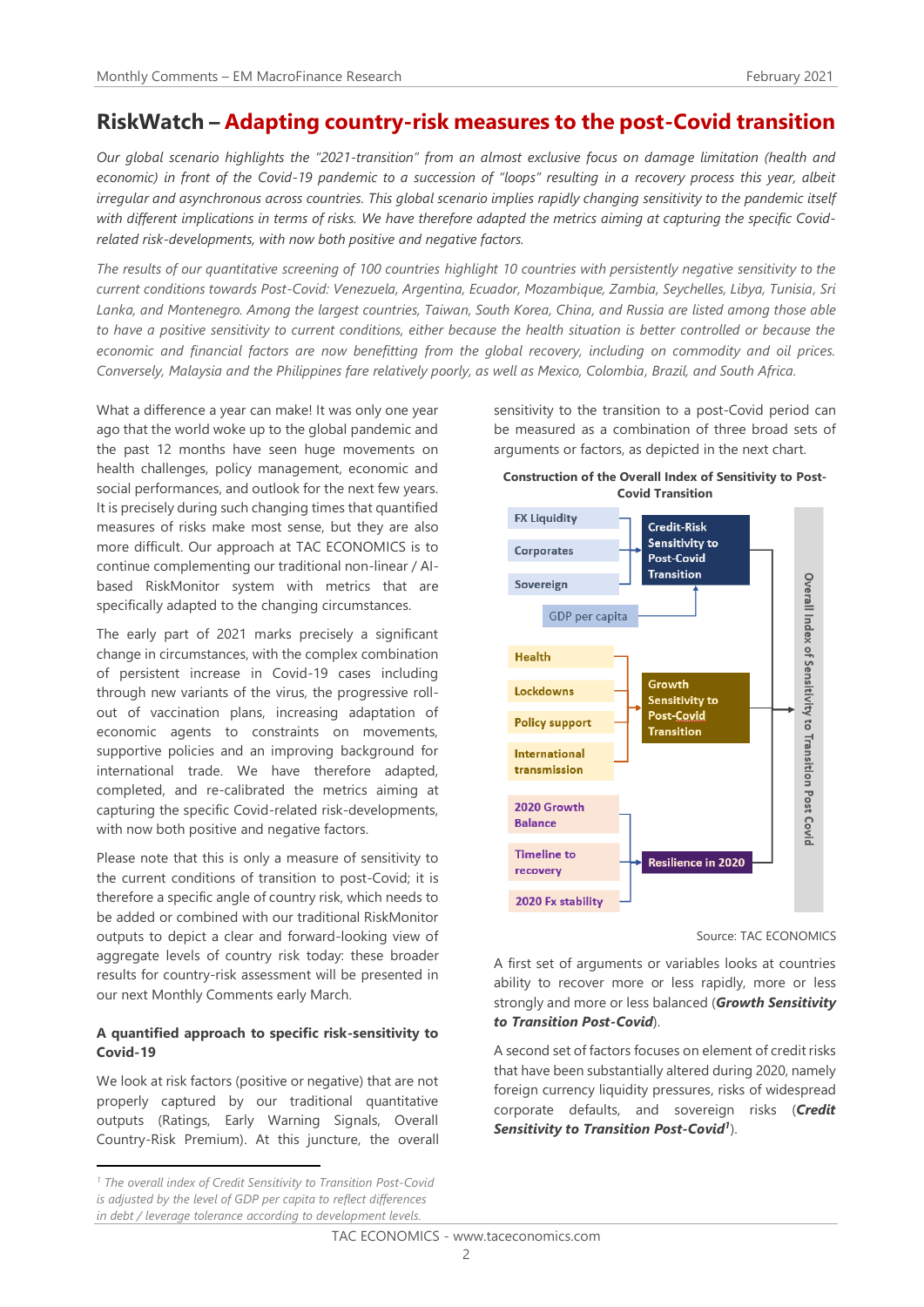Finally, the third set of factors aims at capturing what the 2020 performances have taught us in terms of each country's *Resilience* when confronted with a global shock.

We adapt a "Russian Doll "aggregation technique where individual indicators are normalized and being assigned specific weights to construct the intermediate variables (Credit, Growth, and Resilience), to which are also assigned pertinent weights. All metrics are on a scale from *0 = best performance* to *100 = worst performance*.

### **Key messages from the overall Sensitivity to Transition Post-Covid**

When combining all the relevant indicators and arranging them alongside the designed methodology, we can identify both the "best in class" countries and the highest (negative) risk sensitivity to the transition to a post-Covid period.

The Heatmap below provides a visual illustration of performances for the top 10, bottom 10 and the 20 largest Emerging Markets of Developing Economies  $(EMDE)^2$ .

#### **HeatMap - Index of Sensitivity to Post-Covid Transition-** (**dark red**= highly negative sensitivity, **dark green**= positive sensitivity)



Source: TAC ECONOMICS

This Heatmap allows two key comments:

• In terms of **regional location**, Asia shows a much better performance with limited or positive sensitivity to the current conditions: five Asian countries are among the 10 best performers and only one (Sri Lanka) is among the worst 10. Conversely, Latin America appear much more negatively sensitive to current conditions, with no country in the 10 best performers, three in the worst 10; Mexico, Colombia and Brazil (among the 20 key EMDEs) are not far from the upper part of the Heatmap. Africa is the region with the largest disparities, with three among the worst 10 but four among the best 10 (not our intuitive view: we find here Gabon, Benin, Guinea and Tanzania). Sensitivity to Post-Covid transition is also highly heterogeneous for Emerging Europe (Montenegro in the worst 10, Russia in the best 10 and Poland not far from the bottom of the Heatmap) as well as for MENA countries (Libya and Tunisia in the worst 10, but oil exporters like Saudi Arabia and UAE close to the best 10).

• The Heatmap and the previous comments show also a **large dispersion among key EMDEs**, though only one out the 20 largest EMDEs is among the worst 10 (Argentina). Despite Asia's relative strength in our metrics, Malaysia, the Philippines, India and Indonesia are not yet out of the woods, mostly because they would be late in engineering a substantial catch-up recovery as fully controlling the epidemic appears more difficult, but policies have been comparatively less supportive, notably on the fiscal front. Also, Egypt fares rather well in this sensitivity measure, strongly supported by the visible resilience of the country in 2020. Conversely, South Africa shows a rather negative overall index of sensitivity.

#### **A more nuanced view when getting into details: financial defaults and medium-term insights**

We look here at the combinations across measures constituting our overall index of sensitivity, as they allow going beyond the aggregate ranking and highlight critical risks when operating in / with EMDEs.

The first observation takes the indexes for Credit Sensitivity and Growth Sensitivity to the post-Covid transition.

Countries positioned in the upper-right area of the following chart are those with strong likelihood of a large number of acute corporate difficulties or even failures and / or sovereign default.

Venezuela being the worst performer and the negative position of Ecuador (sovereign default in 2020) should not come as a surprise but the position of Chile gives a pretty strong message of under-estimated negative sensitivity to the current conditions. Similarly, the presence in the upper-right area of Mozambique or Zambia is consistent with their 2020 financial tensions and requests for debt restructuring or rescheduling, at

*<sup>2</sup> Heatmaps with all 100 EMDEs and the detailed components of our measures are in appendix, first by descending order of (negative) sensitivity risk, and also by alphabetical order.*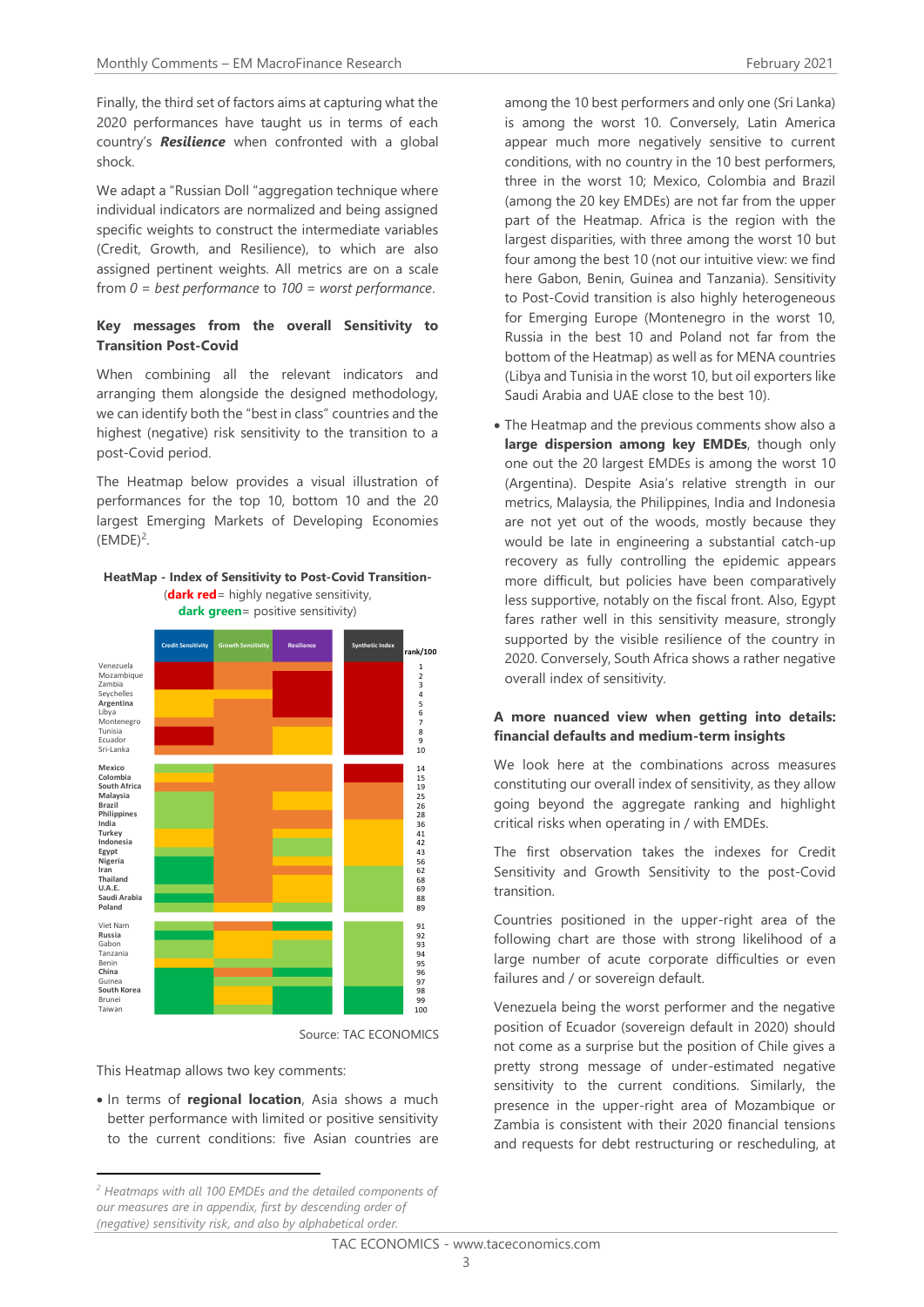least with official creditors, but the closeness of Senegal to this negative area is both more surprising and revealing an under-estimated negative impact.



#### **Credit Sensitivity** *versus* **Growth Sensitivity**

Source: TAC ECONOMICS

Among other large EMDEs, many LatAm countries are close to the negative area, notably Mexico, Colombian and Brazil.

A second observation focuses on our metrics for Resilience. Though it remains so far a simple assessment based on 2020 performances in a context of a "common" worldwide shock, it provides a useful insight into longer-term country-risks. Indeed, as we believe that such "*expected but unpredictable global event*s" are likely to be repeated over time, a combination of longterm growth prospects (based on the latest IMF projections for GDP growth in 2021-2024) and our resilience indicator allows a better view for mediumterm priorities.

**Resilience versus LT Growth**



Source: TAC ECONOMICS, IMF/WEO

Indeed, countries in the upper-left area (in green above) offer a perspective of faster economic development while having shown a relatively strong resilience during the global shock of 2020: China is unsurprisingly located there, as well as other Asian countries: Vietnam, Bangladesh, Malaysia, Thailand, and Indonesia. In addition, we find a very interesting list of African countries, including Ivory Coast, Senegal, Benin, Uganda, and Rwanda, as well as Egypt.

Conversely, the bottom-right area shows countries with a weak resilience as testified by the 2020 performances and mediocre expectations for future growth: finding Algeria there alongside Mozambique or Sudan may be a useful reminder of the critical challenges facing the country in the immediate future. Lastly, South Africa and Nigeria, as well as Mexico and Argentina are also located there or close to there.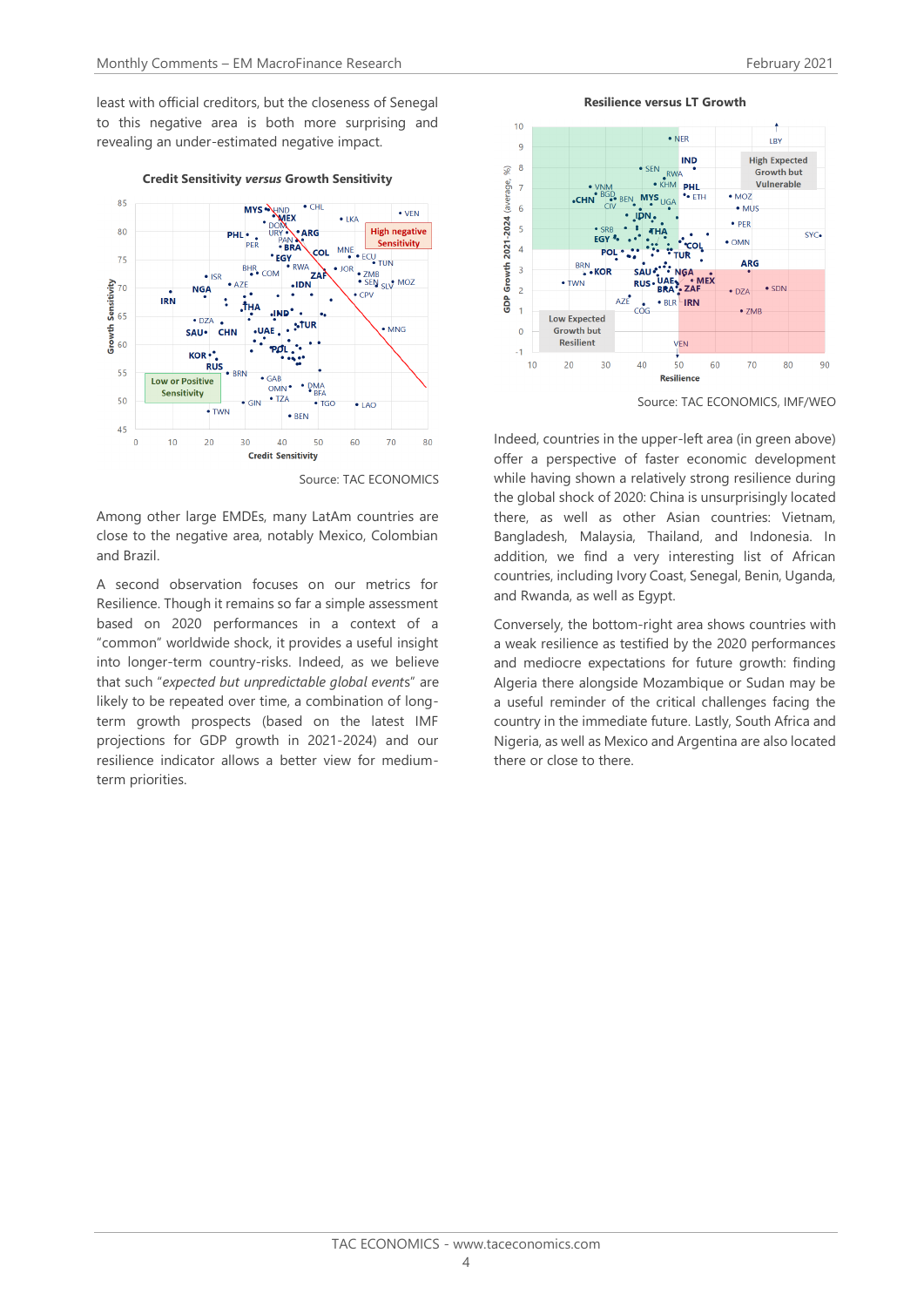# **Credit Sensitivity, Growth Sensitivity & Resilience Heat Map**

**From highest risks (Synthetic Index) to lowest risks**





TAC ECONOMICS - www.taceconomics.com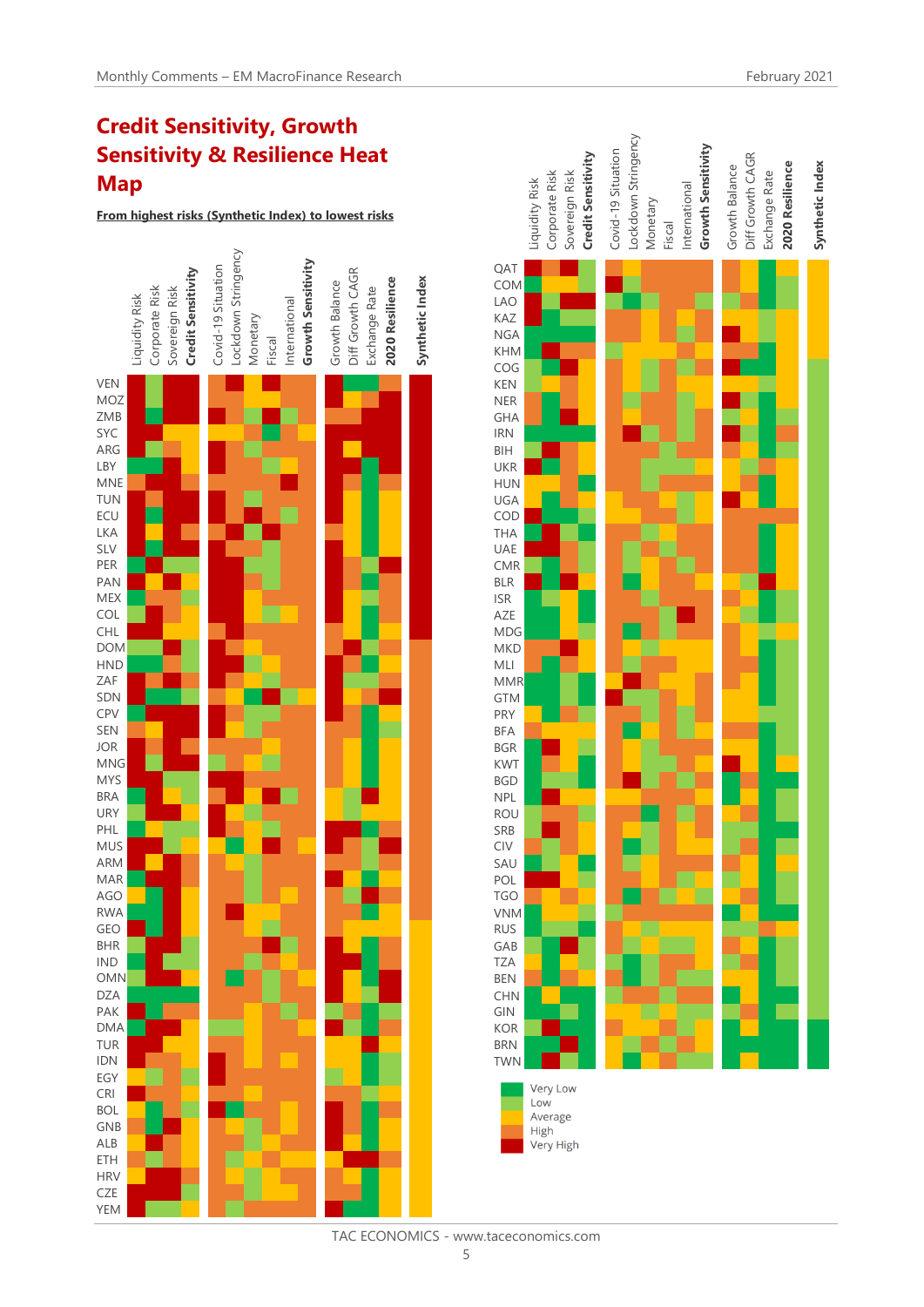# **Credit Sensitivity, Growth Sensitivity & Resilience Heat Map**

**Alphabetical order of countries' acronyms**





TAC ECONOMICS - www.taceconomics.com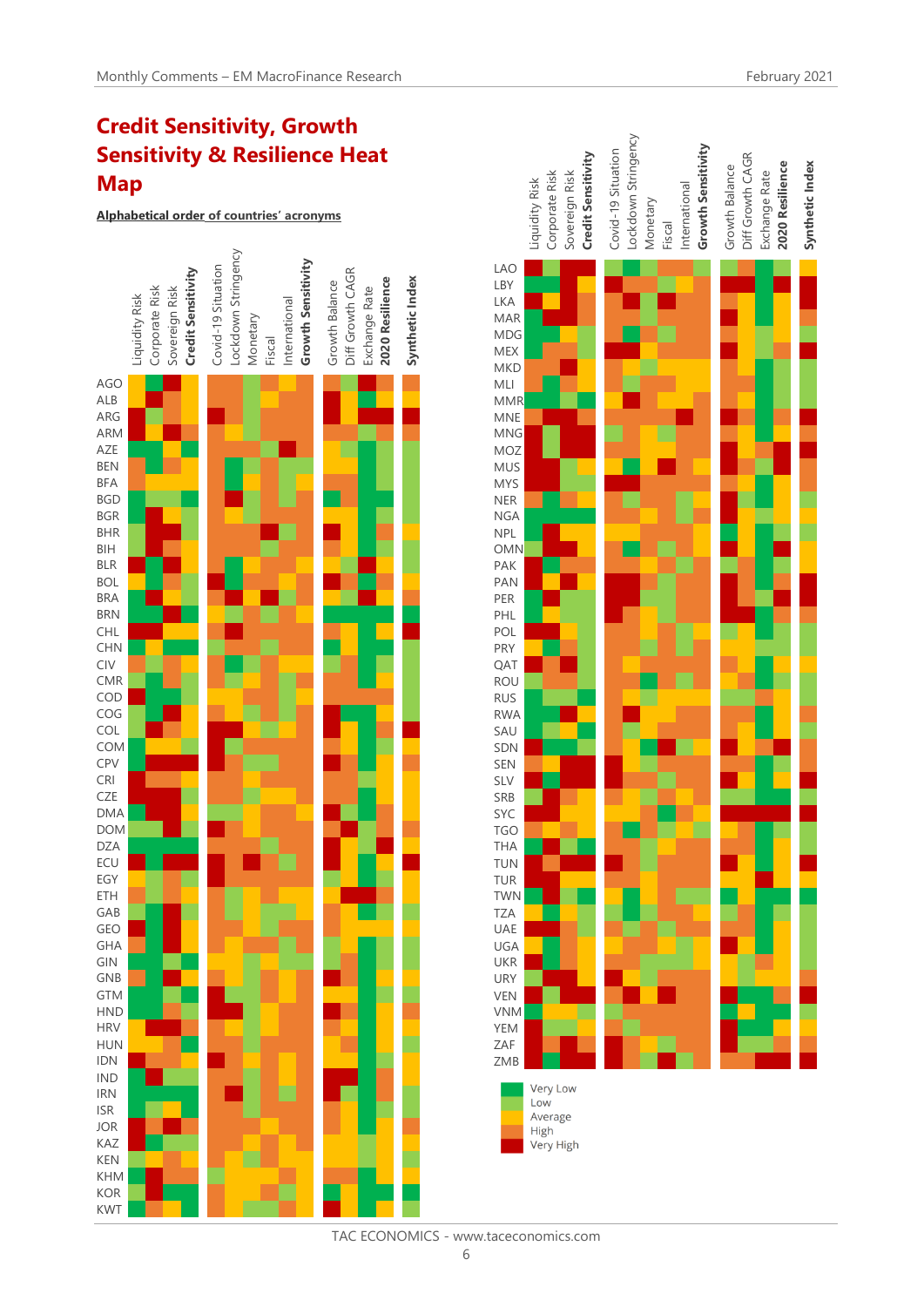## **Appendix 1: List of 100 countries monitored by alphabetical order of ISO3 Code**

| <b>ISO 3 Code</b> | <b>Country Name</b> | <b>ISC</b>      |
|-------------------|---------------------|-----------------|
| <b>AGO</b>        | Angola              | LA              |
| ALB               | Albania             | LB'             |
| ARG               | Argentina           | LK,             |
| <b>ARM</b>        | Armenia             | M/              |
| AZE               | Azerbaijan          | <b>MD</b>       |
| <b>BEN</b>        | Benin               | <b>ME</b>       |
| <b>BFA</b>        | <b>Burkina Faso</b> | Mk              |
| <b>BGD</b>        | Bangladesh          | ML              |
| <b>BGR</b>        | <b>Bulgaria</b>     | Μľ              |
| <b>BHR</b>        | Bahrein             | M               |
| <b>BIH</b>        | <b>Bosnia</b>       | M               |
| <b>BLR</b>        | <b>Belarus</b>      | M <sub>C</sub>  |
| <b>BOL</b>        | <b>Bolivia</b>      | Ml              |
| <b>BRA</b>        | <b>Brazil</b>       | M١              |
| <b>BRN</b>        | <b>Brunei</b>       | <b>NE</b>       |
| <b>CHL</b>        | Chile               | N <sub>G</sub>  |
| <b>CHN</b>        | China               | <b>NP</b>       |
| <b>CIV</b>        | Cote d'Ivoire       | ON              |
| <b>CMR</b>        | Cameroon            | PA              |
| COD               | DR Congo            | PA              |
| COG               | Rep. of Congo       | PEI             |
| COL               | Colombia            | PH              |
| COM               | Comoros             | PO              |
| CPV               | Cape Verde          | <b>PR</b>       |
| <b>CRI</b>        | Costa Rica          | QΑ              |
| <b>CZE</b>        | Czech Rep.          | <b>RC</b>       |
| <b>DMA</b>        | Dominica            | <b>RU</b>       |
| <b>DOM</b>        | Dominican Rep       | <b>RV</b>       |
| <b>DZA</b>        | Algeria             | SA              |
| ECU               | Ecuador             | SD              |
| EGY               | Egypt               | <b>SEI</b>      |
| ETH               | Ethiopia            | SL <sup>N</sup> |
| GAB               | Gabon               | <b>SR</b>       |
| GEO               | Georgia             | <b>SY</b>       |
| <b>GHA</b>        | Ghana               | TG              |
| GIN               | Guinea              | TΗ              |
| GNB               | Guinea Bissau       | TU              |
| <b>GTM</b>        | Guatemala           | TU              |
| <b>HND</b>        | Honduras            | TW              |
| <b>HRV</b>        | Croatia             | TΖ              |
| <b>HUN</b>        | Hungary             | UA              |
| <b>IDN</b>        | Indonesia           | UG              |
| <b>IND</b>        | India               | UK              |
| <b>IRN</b>        | Iran                | UR              |
| <b>ISR</b>        | Israel              | VE              |
| <b>JOR</b>        | Jordan              | VN              |
| KAZ               | Kazakhstan          | YEI             |
| <b>KEN</b>        | Kenya               | ZΑ              |
| <b>KHM</b>        | Cambodia            | ZN              |
| <b>KOR</b>        | Korea               |                 |
| <b>KWT</b>        | Kuwait              |                 |
|                   |                     |                 |

| <b>ISO 3 Code</b> | <b>Country Name</b> |
|-------------------|---------------------|
| LAO               | Laos                |
| LBY               | Libya               |
| LKA               | Sri Lanka           |
| MAR               | Morocco             |
| <b>MDG</b>        | Madagascar          |
| <b>MEX</b>        | Mexico              |
| MKD               | N. Macedonia        |
| MLI               | Mali                |
| <b>MMR</b>        | Myanmar             |
| <b>MNE</b>        | Montenegro          |
| MNG               | Mongolia            |
| MOZ               | Mozambique          |
| <b>MUS</b>        | Mauritius           |
| MYS               | Malaysia            |
| NER               | Niger               |
| NGA               | Nigeria             |
| NPL               | Nepal               |
| <b>OMN</b>        | Oman                |
| PAK               | Pakistan            |
| PAN               | Panama              |
| PER               | Peru                |
| PHL               | Philippines         |
| POL               | Poland              |
| PRY               | Paraguay            |
| QAT               | Qatar               |
| ROU               | Romania             |
| <b>RUS</b>        | Russia              |
| RWA               | Rwanda              |
| SAU               | Saudi Arabia        |
| <b>SDN</b>        | Sudan               |
| <b>SEN</b>        | Senegal             |
| <b>SLV</b>        | El Salvador         |
| <b>SRB</b>        | Serbia              |
| <b>SYC</b>        | Seychelles          |
| TGO               | Togo                |
| THA               | Thailand            |
| TUN               | Tunisia             |
| TUR               | Turkey              |
| <b>TWN</b>        | Taiwan              |
| TZA               | Tanzania            |
| UAE               | UAE                 |
| UGA               | Uganda              |
| <b>UKR</b>        | Ukraine             |
| URY               | Uruguay             |
| <b>VEN</b>        | Venezuela           |
| <b>VNM</b>        | Vietnam             |
| <b>YEM</b>        | Yemen               |
| ZAF               | South Africa        |
| ZMB               | Zambia              |
|                   |                     |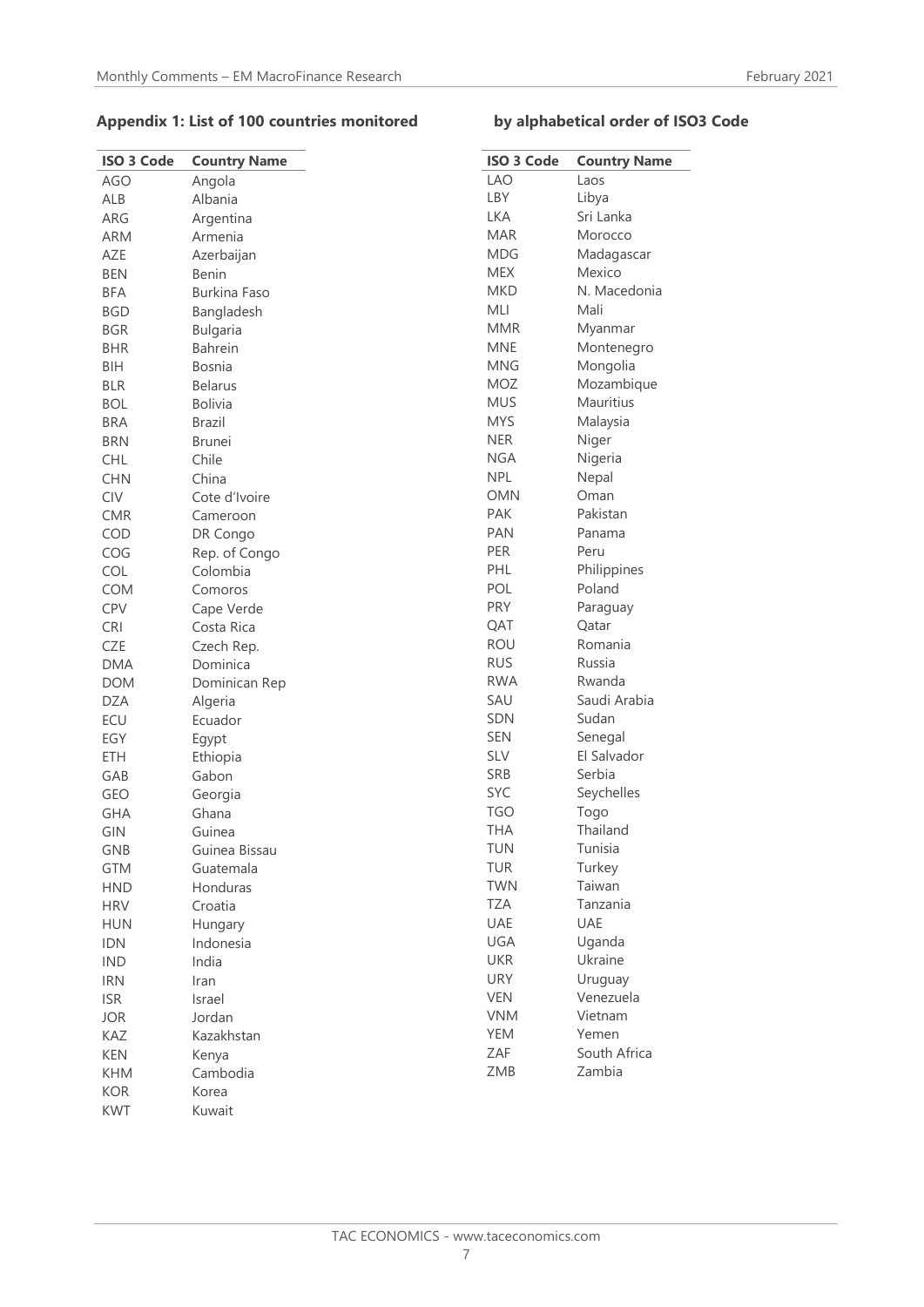# **Appendix 2: List of 100 countries monitored by region**

|            | Eastern & Central Europe, CIS (19) |            |              |
|------------|------------------------------------|------------|--------------|
| ALB        | Albania                            | KAZ        | Kazakhstan   |
| <b>ARM</b> | Armenia                            | <b>MNE</b> | Montenegro   |
| A7F        | Azerbaijan                         | <b>MKD</b> | N. Macedonia |
| <b>BLR</b> | <b>Belarus</b>                     | POL        | Poland       |
| BIH        | Bosnia                             | <b>ROU</b> | Romania      |
| <b>BGR</b> | <b>Bulgaria</b>                    | <b>RUS</b> | Russia       |
| <b>HRV</b> | Croatia                            | <b>SRB</b> | Serbia       |
| CZE        | Czech Rep.                         | <b>TUR</b> | Turkey       |
| GEO        | Georgia                            | <b>UKR</b> | Ukraine      |
| <b>HUN</b> | Hungary                            |            |              |
|            |                                    |            |              |

### **Latin America (18)**

| ARG        | Argentina      | <b>SLV</b> | El Salvador |
|------------|----------------|------------|-------------|
| <b>BOL</b> | <b>Bolivia</b> | <b>GTM</b> | Guatemala   |
| <b>BRA</b> | Brazil         | <b>HND</b> | Honduras    |
| <b>CHL</b> | Chile          | <b>MEX</b> | Mexico      |
| COL        | Colombia       | <b>PAN</b> | Panama      |
| <b>CRI</b> | Costa Rica     | <b>PRY</b> | Paraguay    |
| <b>DMA</b> | Dominica       | <b>PER</b> | Peru        |
| <b>DOM</b> | Dominican Rep  | URY        | Uruguay     |
| ECU        | Ecuador        | <b>VEN</b> | Venezuela   |

| <b>Asia (18)</b> |               |            |             |
|------------------|---------------|------------|-------------|
| <b>BGD</b>       | Bangladesh    | <b>MNG</b> | Mongolia    |
| <b>BRN</b>       | <b>Brunei</b> | <b>MMR</b> | Myanmar     |
| <b>KHM</b>       | Cambodia      | <b>NPL</b> | Nepal       |
| <b>CHN</b>       | China         | PAK        | Pakistan    |
| <b>IND</b>       | India         | PHL        | Philippines |
| IDN              | Indonesia     | LKA        | Sri Lanka   |
| KOR              | Korea         | <b>TWN</b> | Taiwan      |
| I AO             | Laos          | THA        | Thailand    |
| <b>MYS</b>       | Malaysia      | <b>VNM</b> | Vietnam     |

| Middle East & North Africa (15) |                         |            |              |
|---------------------------------|-------------------------|------------|--------------|
| <b>DZA</b>                      | Algeria                 | <b>MAR</b> | Morocco      |
| <b>BHR</b>                      | <b>Bahrein</b>          | <b>OMN</b> | Oman         |
| EGY                             | Egypt                   | QAT        | Qatar        |
| <b>IRN</b>                      | Iran                    | SAU        | Saudi Arabia |
| <b>ISR</b>                      | Israel                  | <b>TUN</b> | Tunisia      |
| <b>JOR</b>                      | Jordan                  | <b>UAE</b> | <b>UAE</b>   |
| <b>KWT</b>                      | Kuwait                  | <b>YEM</b> | Yemen        |
| LBY                             | Libya                   |            |              |
|                                 |                         |            |              |
|                                 | Sub-Saharan Africa (30) |            |              |
| <b>AGO</b>                      | Angola                  | <b>MDG</b> | Madagascar   |
| <b>BEN</b>                      | <b>Benin</b>            | MLI        | Mali         |
| <b>BFA</b>                      | <b>Burkina Faso</b>     | <b>MUS</b> | Mauritius    |
| <b>CMR</b>                      | Cameroon                | <b>MOZ</b> | Mozambique   |
| <b>CPV</b>                      | Cape Verde              | <b>NER</b> | Niger        |
| <b>COM</b>                      | Comoros                 | <b>NGA</b> | Nigeria      |
| COG                             | Rep. of Congo           | <b>RWA</b> | Rwanda       |
| COD                             | DR Congo                | <b>SEN</b> | Senegal      |
| CIV                             | Cote d'Ivoire           | <b>SYC</b> | Seychelles   |
| ETH                             | Ethiopia                | ZAF        | South Africa |
| GAB                             | Gabon                   | <b>SDN</b> | Sudan        |
| <b>GHA</b>                      | Ghana                   | TZA        | Tanzania     |
| GIN                             | Guinea                  | <b>TGO</b> | Togo         |
| <b>GNB</b>                      | Guinea Bissau           | <b>UGA</b> | Uganda       |
| <b>KEN</b>                      | Kenya                   | ZMB        | Zambia       |